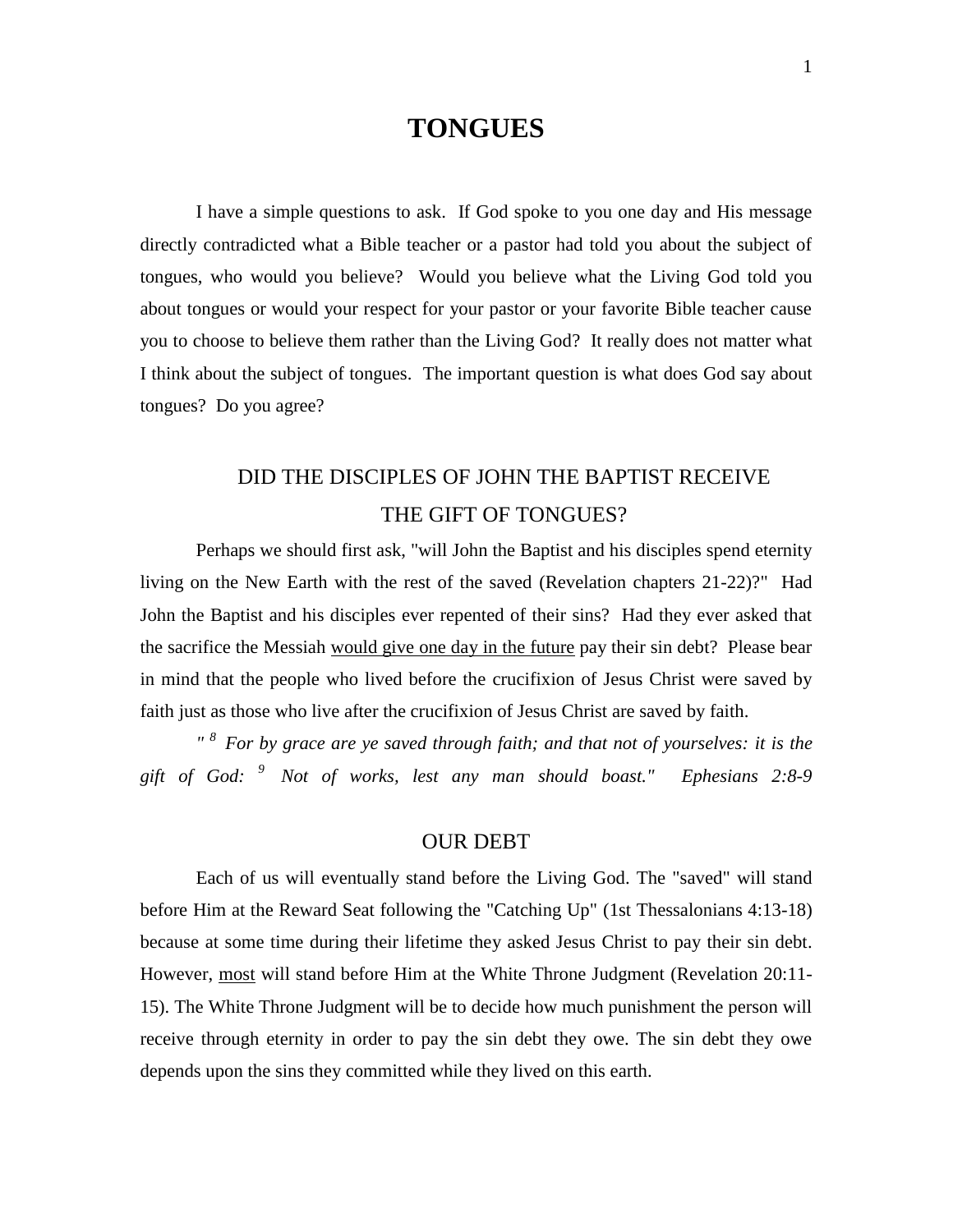#### YES, EACH OF US HAS COMMITED AT LEAST ONE SIN

*"For there is no difference; 23 for all have sinned and fall short of the glory of God," Romans 3:23* 

*"23 For the wages of sin is death, but the gift of God is eternal life in Christ Jesus our Lord." Romans 6:23* 

Please note that according to the verse above (Romans 6:23), a person can avoid paying the sin debt they accumulated if Jesus Christ pays it for them. How and when does Jesus Christ pay our sin debt? When we go to Him in prayer, ask forgiveness for our sins and ask that the payment He gave on Calvary pay the sin debt we owe. Most will not take advantage of Christ's generous offer and will have to appear before Christ at the White Throne Judgment. At the White Throne Judgment books will be opened which detail every sin they committed while they were on this earth. I suggest that if a person intends to reject Christ's offer, they sin as little as possible since every sin requires a payment.

*"11Then I saw a great white throne and him who was seated on it. Earth and sky fled from his presence, and there was no place for them. 12And I saw the dead, great and small, standing before the throne, and books were opened. Another book was opened, which is the book of life. The dead were judged according to what they had done as recorded in the books. 13The sea gave up the dead that were in it, and death and Hades gave up the dead that were in them, and each person was judged according to what he had done… 14Then death and Hades were thrown into the lake of fire. The lake of fire is the second death. 15If anyone's name was not found written in the book of life, he was thrown into the lake of fire." Revelation 20:11-15 New International Version* 

*1 Then I saw a new heaven and a new earth, for the first heaven and the first earth had passed away, and there was no longer any sea. 2 I saw the Holy City, the new Jerusalem, coming down out of heaven from God, prepared as a bride beautifully dressed for her husband. 3 And I heard a loud voice from the throne saying, "Now the dwelling of God is with men, and he will live with them. They will be his people, and God himself will be with them and be their God. 4 He will wipe every tear from their eyes. There will be no more death or mourning or crying or pain, for the old order of things has passed*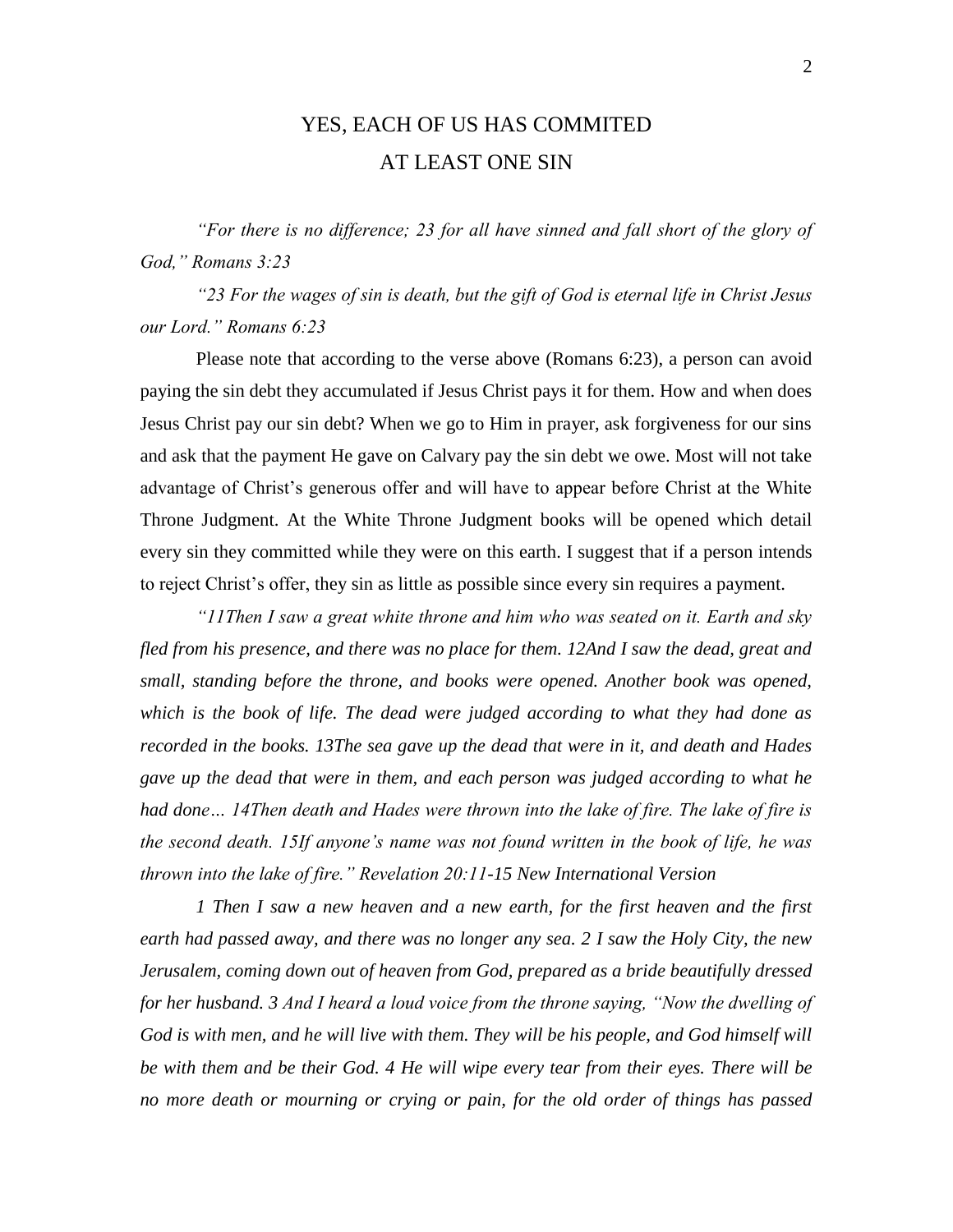*away." 5 He who was seated on the throne said, "I am making everything new!" Then he said, "Write this down, for these words are trustworthy and true". 6 He said to me: "It is done. I am the Alpha and the Omega, the Beginning and the End. To him who is thirsty I will give to drink without cost from the spring of the water of life." Revelation 21:1-6 New International Version*

#### EACH OF US CHOOSES WHERE WE WILL SPEND ETERNITY.

How can we drink, without cost, from the spring of the water of life? How can we have our name recorded in the Book of Life? What is God's plan of salvation from the Lake of Fire? We can know God's true plan of salvation if we just find the answer to one question.

#### HOW WERE THE PEOPLE IN THE OLD TESTAMENT DAYS SAVED?

They could not have been saved by keeping the Ten Commandments because James 2:10 says if we only commit one sin during our entire lifetime, God holds us accountable as if we broke all His laws. *"10 For whosoever shall keep the whole law, and yet offend in one point, he is guilty of all. "*

In Galatians 3:11 we find *"11 But that no one is justified by the law in the sight of God is evident, for the just shall live by faith."* 

They could not have been saved because they lived in a different dispensation because we are all living in the dispensation of Grace. Everyone who will be saved from Adam and Eve to the last person who will be saved, will be saved because of the grace (unmerited favor) of God. "*8 But Noah found grace in the eyes of the LORD". Genesis 6:8*.

In fact, we find in Galatians 3:8, *"8 And the Scripture, foreseeing that God would justify the Gentiles by faith, preached the gospel to Abraham beforehand, saying, "In you all the nations shall be blessed".*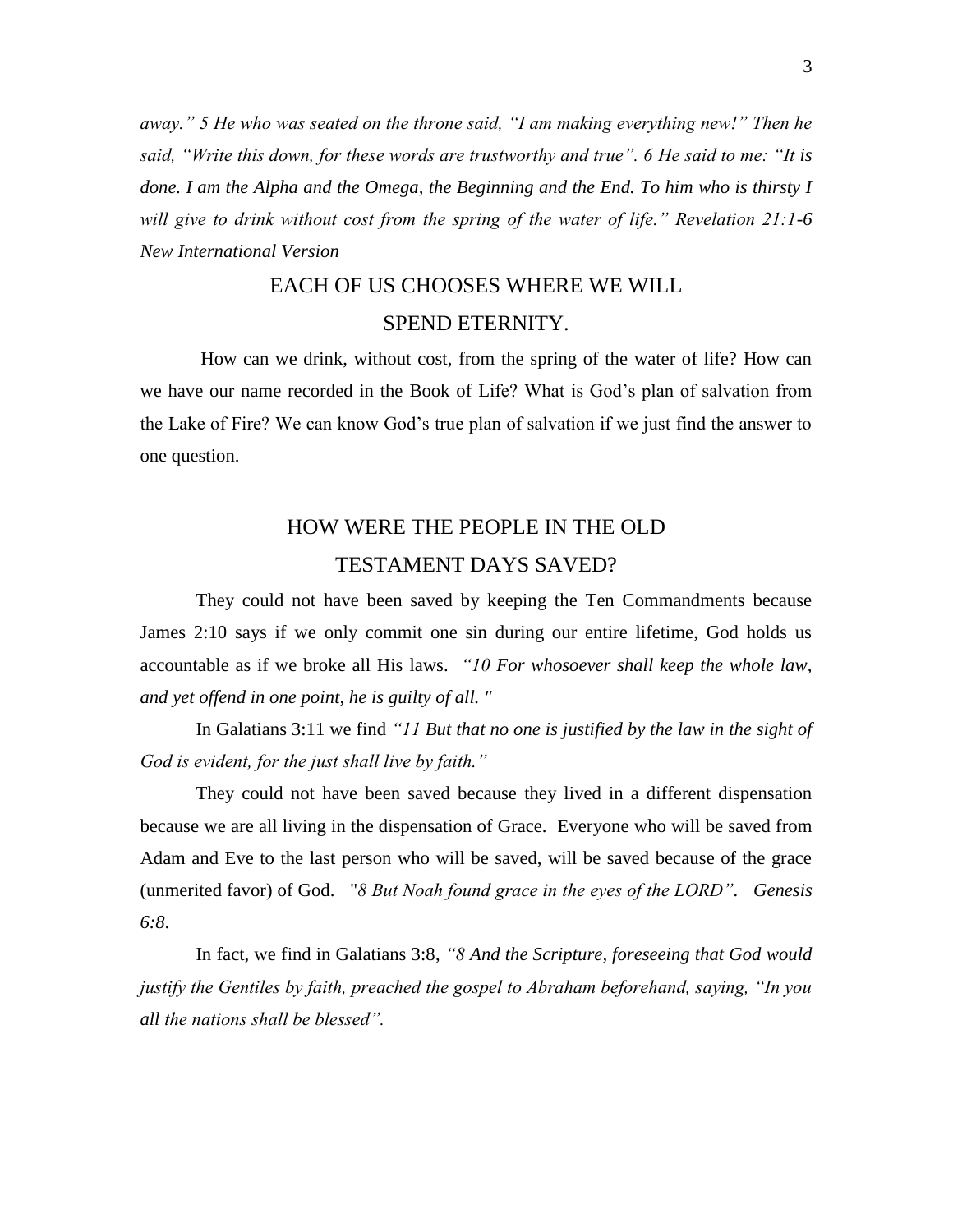In Acts 15:11 we find, *"11 No! We believe it is through the grace of our Lord Jesus that we are saved, just as they are".* This fact is also taught in Romans 3:24-31, Romans 4:1-25, Romans 5: 1-21 and Genesis 6:8, just to name a few.

Hebrews 10:1-4 says the blood of bulls and goats cannot take away sins. It did not pay their sin debt nor will it pay our sin debt.

They did not "join a church" because there was no church to join.

They did not "get baptized" because there was no one to baptize them.

Their good works did not save them because, in God's eyes, all their good works looked like filthy rags. *"6 But we are all like an unclean thing and all our righteousness's are like filthy rags; we all fade as a leaf and our iniquities, like the wind, have taken us away." Isaiah 64:6* 

God had shed the blood of an innocent animal in the Garden of Eden in order to cover the nakedness of Adam and Eve (Genesis 3:21). Could Jehovah have clothed their nakedness without sacrificing an innocent animal? Of course He could. However, God was giving them a reality picture of their need for the sacrifice His Son, Jesus Christ, would give one day in the future. From that day forward, every Patriarch testified about the coming Messiah each time He offered a sacrifice to Jehovah.

As the innocent animal was dying, the people of the Old Testament went to God in prayer and asked forgiveness of their sins. While looking forward in faith, they asked that the sacrifice the innocent Son of God would give one day; pay the sin debt they owed God. Every sin has to be paid for by either the Messiah or by us. Each time the Patriarch was asked by his friends and family why he was sacrificing animals and birds, he was to explain the gospel to them. He was to tell them about the death of the coming Messiah and he was to invite them to repent of their own sins and accept the coming Messiah as their personal Savior. It did not take them any more faith to believe that He would die then it takes us to believe that He has died. All are saved by faith in Christ because of the grace (the unmerited favor) of God (Romans 4:1-16).

The Age or Dispensation of Grace will last from the time of Adam and Eve to the last person who will take advantage of God's glorious plan of salvation (before we go back into unmeasured time, that is to say, eternity).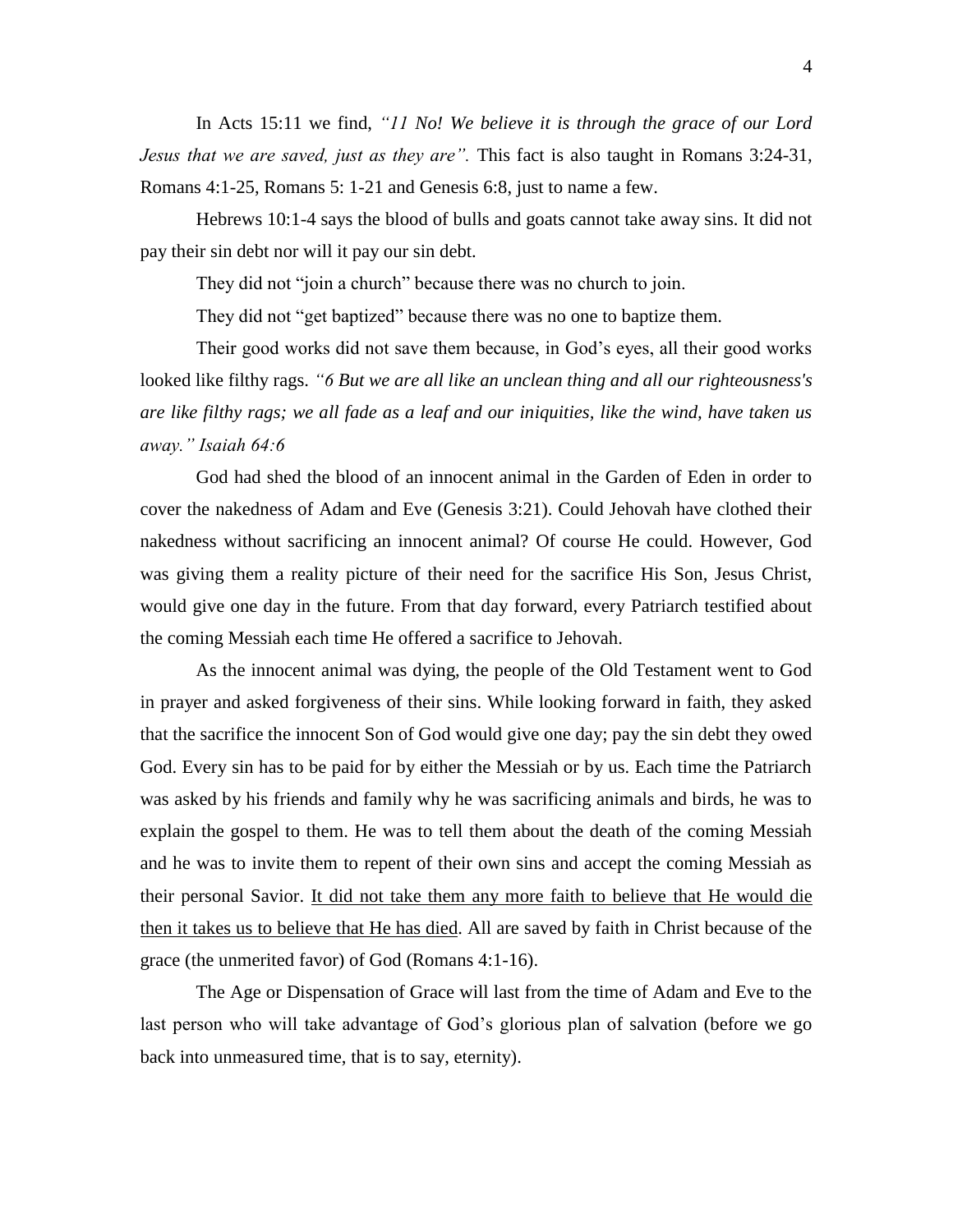## YES, THE DISCIPLES OF JOHN THE BAPTIST WERE SAVED.

John the Baptist insisted that they repent of their sins, look forward in faith and accept the Messiah as their personal Savior.

*"The next day John was there again with two of his disciples. <sup>36</sup>When he saw Jesus passing by, he said, "Look, the Lamb of God!" <sup>37</sup>When the two disciples heard him say this, they followed Jesus. <sup>38</sup>Turning around, Jesus saw them following and asked, "What do you want?" They said, "Rabbi" (which means Teacher), "where are you staying?" <sup>39</sup>"Come," he replied, "and you will see." So they went and saw where he was staying, and spent that day with him. It was about the tenth hour. <sup>40</sup>Andrew, Simon Peter's brother, was one of the two who heard what John had said and who had followed Jesus. <sup>41</sup>The first thing Andrew did was to find his brother Simon and tell him, "We have found the Messiah" (that is, the Christ)". John 1:35-41*

<sup>"1</sup>In those days John the Baptist came, preaching in the Desert of Judea<sup>2</sup> and *saying, "Repent, for the kingdom of heaven is near." <sup>3</sup> This is he who was spoken of through the prophet Isaiah: "A voice of one calling in the desert, 'Prepare the way for the Lord, make straight paths for him.'" 4 John's clothes were made of camel's hair and he had a leather belt around his waist. His food was locusts and wild honey. <sup>5</sup> People went out to him from Jerusalem and all Judea and the whole region of the Jordan.*  <sup>6</sup>Confessing their sins, they were baptized by him in the Jordan River. <sup>7</sup> But when he saw *many of the Pharisees and Sadducees coming to where he was baptizing, he said to them: "You brood of vipers! Who warned you to flee from the coming wrath? <sup>8</sup> Produce fruit in keeping with repentance. <sup>9</sup> And do not think you can say to yourselves, 'We have Abraham as our father.' I tell you that out of these stones God can raise up children for Abraham. <sup>10</sup>The ax is already at the root of the trees and every tree that does not produce good fruit will be cut down and thrown into the fire." Matthew 3:1-10*

The Bible establishes the fact that the disciples of John the Baptist were indeed saved. They will, indeed, live on a New Earth (Revelation chapters 21 and 22) for eternity with the rest of the saved.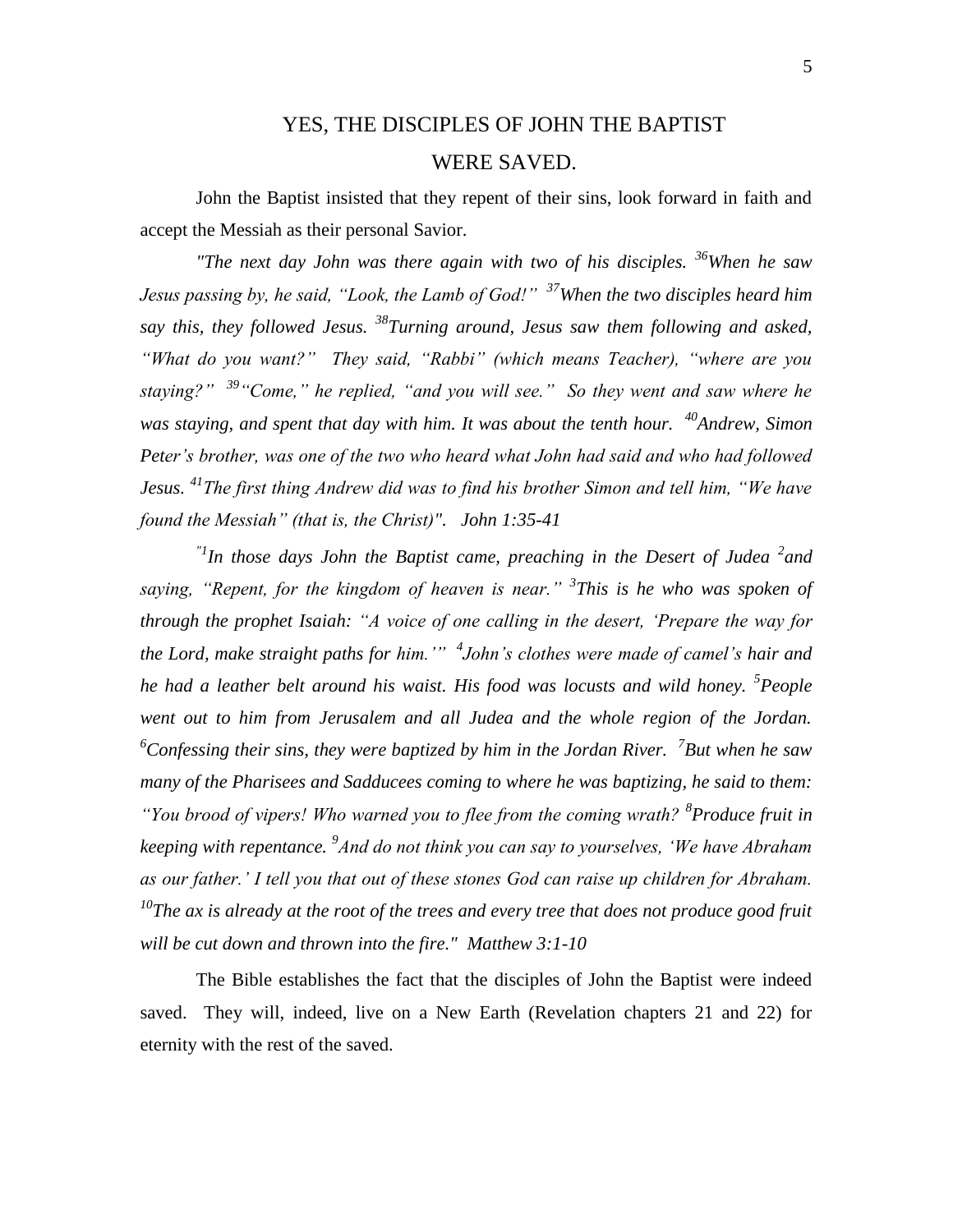## BUT NOT ALL OF THE DISCIPLES OF JOHN THE BAPTIST BECAME DISCIPLES OF JESUS CHRIST.

*"14Then came to him the disciples of John, saying, Why do we and the Pharisees fast oft, but thy disciples fast not? <sup>15</sup>And Jesus said unto them, Can the children of the bride chamber mourn, as long as the bridegroom is with them? But the days will come, when the bridegroom shall be taken from them, and then shall they fast." Matthew 9:14-15. Please also read Mark 2:18 and Luke 5:33.*

*"Now when John had heard in the prison the works of Christ, he sent two of his disciples, <sup>3</sup> And said unto him, Art thou he that should come, or do we look for another? <sup>4</sup> Jesus answered and said unto them, Go and show John again those things which ye do hear and see: <sup>5</sup> The blind receive their sight, and the lame walk, the lepers are cleansed, and the deaf hear, the dead are raised up, and the poor have the gospel preached to them. <sup>6</sup> And blessed is he, whosoever shall not be offended in me." Matthew 11:2-6* 

# DID JESUS CHRIST EVER TELL THE DISCIPLES OF JOHN THE BAPTIST TO TARRY IN JERUSALEM UNTIL THEY WERE ENDUED WITH POWER?

We find in Acts 1:1-9 that Jesus Christ only instructed His own disciples (the local church in Jerusalem) to tarry in Jerusalem until they were endued with Holy Spirit Power. In fact, we find in Acts, chapter 2, that only the disciples of Jesus Christ who were in the upper room on the day of Pentecost were endued with Holy Spirit Power, even through those disciples who remained with John the Baptist were just as saved as the disciples of Jesus Christ. If you would like to know more about the Seven Fold Power of the Holy Spirit, we invite you to read the paper we posted on our website, [http://www.bayourouge.net.](http://www.bayourouge.net/) So there were saved people living on the earth on the day of Pentecost (fifty days after Jesus was crucified on Passover day) who never received the Seven Fold Power of the Holy Spirit nor did they speak in tongues. In fact, according to the second chapter of Acts, the only ones who received the gift of tongues were from Galilee.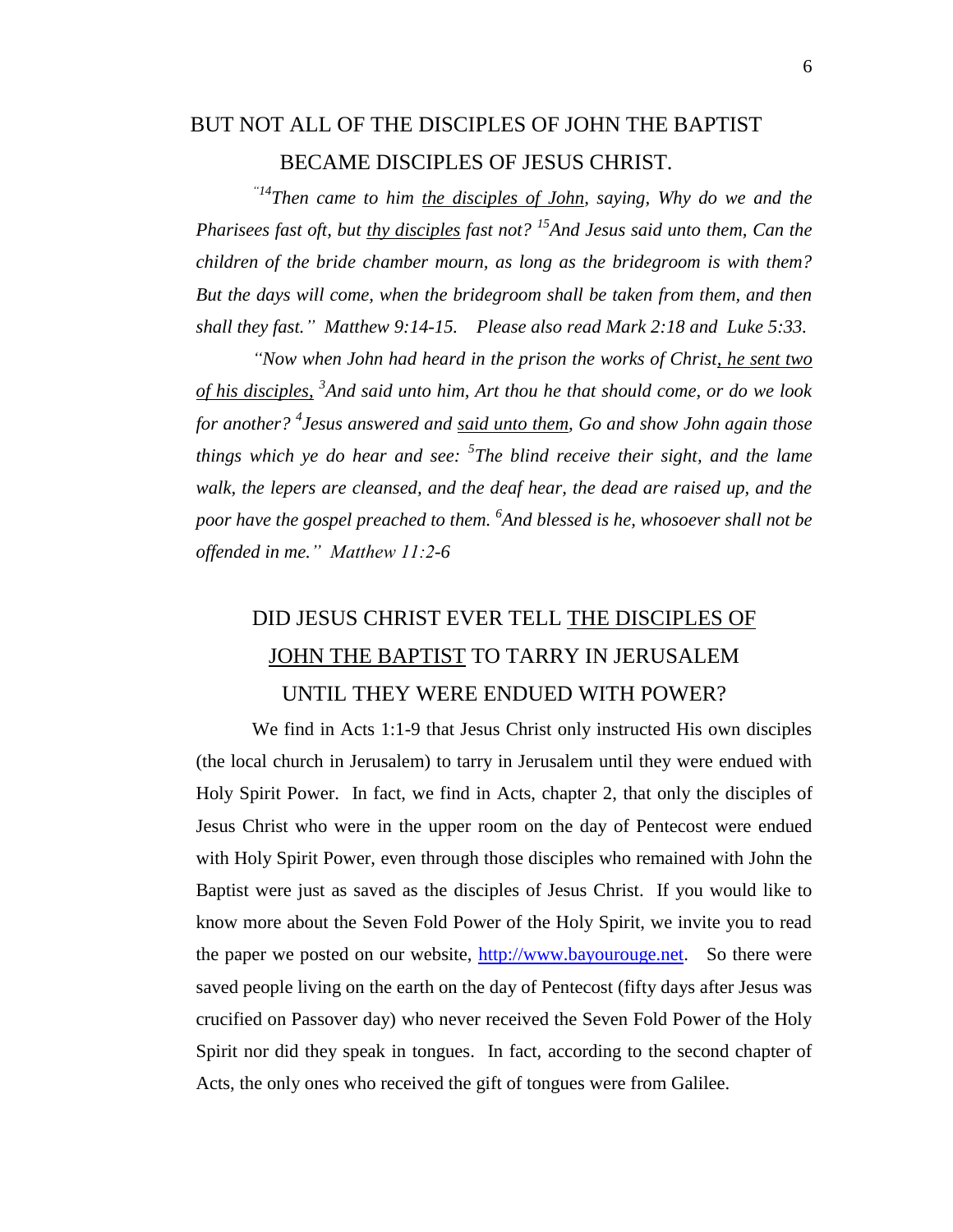*" <sup>5</sup>And there were dwelling at Jerusalem Jews, devout men, out of every nation under heaven. <sup>6</sup>Now when this was noised abroad, the multitude came together, and were confounded, because that every man heard them speak in his own language. <sup>7</sup>And they were all amazed and marvelled, saying one to another, Behold, are not all these which speak Galilaeans? <sup>8</sup>And how hear we every man in our own tongue, wherein we were born? <sup>9</sup>Parthians, and Medes, and Elamites, and the dwellers in Mesopotamia, and in Judaea, and Cappadocia, in Pontus, and Asia, <sup>10</sup>Phrygia, and Pamphylia, in Egypt, and in the parts of Libya about Cyrene, and strangers of Rome, Jews and proselytes, <sup>11</sup> Cretes and Arabians, we do hear them speak in our tongues the wonderful works of God. <sup>12</sup>And they were all amazed, and were in doubt, saying one to another, What meaneth this?" Acts 2:5-12* 

#### THEN WHAT WAS THE PURPOSE OF THE GIFT OF TONGUES?

*" Therefore tongues are for a sign, not to those who believe but to unbelievers; but prophesying is not for unbelievers but for those who believe." 1st Corinthians 14:22*

In your study of the Bible, did you ever find a scripture that tell us who was to (1) make disciples, (2) baptize them by the authority of the Father, the Son and the Holy Spirit and to (3) teach them all the things that Christ had taught them? That's right. It is found in Matthew 28:16-20.

*" <sup>16</sup>Then the eleven disciples went away into Galilee, into a mountain where Jesus had appointed them. <sup>17</sup>And when they saw him, they worshipped him: but some doubted. <sup>18</sup>And Jesus came and spake unto them, saying, All power is given unto me in heaven and in earth. <sup>19</sup>Go ye therefore, and teach all nations, baptizing them in the name of the Father, and of the Son, and of the Holy Ghost: <sup>20</sup>Teaching them to observe all things whatsoever I have commanded you: and, lo, I am with you alway, even unto the end of the world. Amen. " Matthew 28:16-20*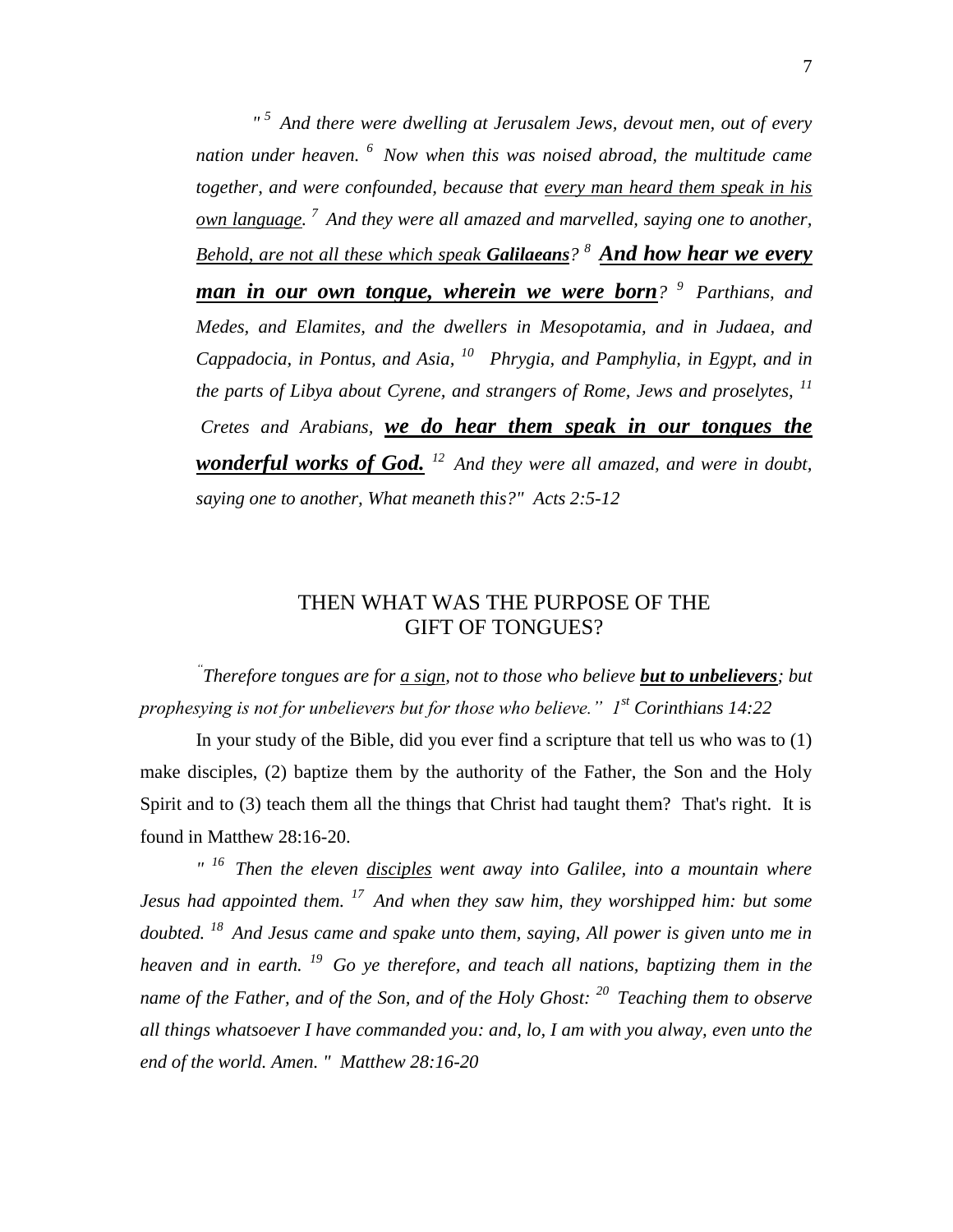What was the purpose of the gift of tongues? The Lord commissioned His disciples to go out and make other converts and to urge them to become a growing part of the local church in order to fulfill the commission He had given them. But they had a problem that you and I do not have today. Today, we have the completed Word of God which provides us knowledge about what has happened in the past as the plan of our Lord has moved toward its fulfillment. Through the completed Word of God the Lord informs us of what will happen in the future so we do not need for someone to be given the gift of prophecy in order to foretell future events. Also, we have the completed Word of God to confirm the truths we are sharing with others. But the perfect, recorded, Word of God (the Bible) was not completed until the apostle John completed the Book of Revelation. During the interval between the giving of the Great Commission and the completion of the Bible, the Lord confirmed the testimony of His witnesses by giving them special gifts. That way the hearer could have confidence that the message was coming to them directly from the Living God.

*" <sup>1</sup>Therefore we ought to give the more earnest heed to the things which we have heard, lest at any time we should let them slip. <sup>2</sup>For if the word spoken by angels was stedfast, and every transgression and disobedience received a just recompence of reward; <sup>3</sup>How shall we escape, if we neglect so great salvation; which at the first began to be spoken by the Lord, and was confirmed unto us by them that heard him; <sup>4</sup>God also bearing them witness, both with signs and wonders, and with divers miracles, and gifts of the Holy Ghost, according to his own will? " Hebrews 2:1-4* 

Once the Bible was completed, however, the Holy Spirit used the Bible to confirm the message and those special, temporary, gifts were no longer given and died when the recipient went to Paradise. Please note that verse 10 printed below does not say "when **He** who is perfect is come." Verse 10 printed below is referring to an inanimate object, that is, an object that is not alive. The only other perfect thing that came to completion was the recorded Word of the Living God. It is a divine library of 66 books, written over a period of about 1,500 years by approximately 40 writers.

*" <sup>8</sup>Charity never faileth: but whether there be prophecies, they shall fail; whether there be tongues, they shall cease; whether there be knowledge, it shall vanish away. <sup>9</sup>For we know in part, and we prophesy in part. <sup>10</sup>But when that which is perfect*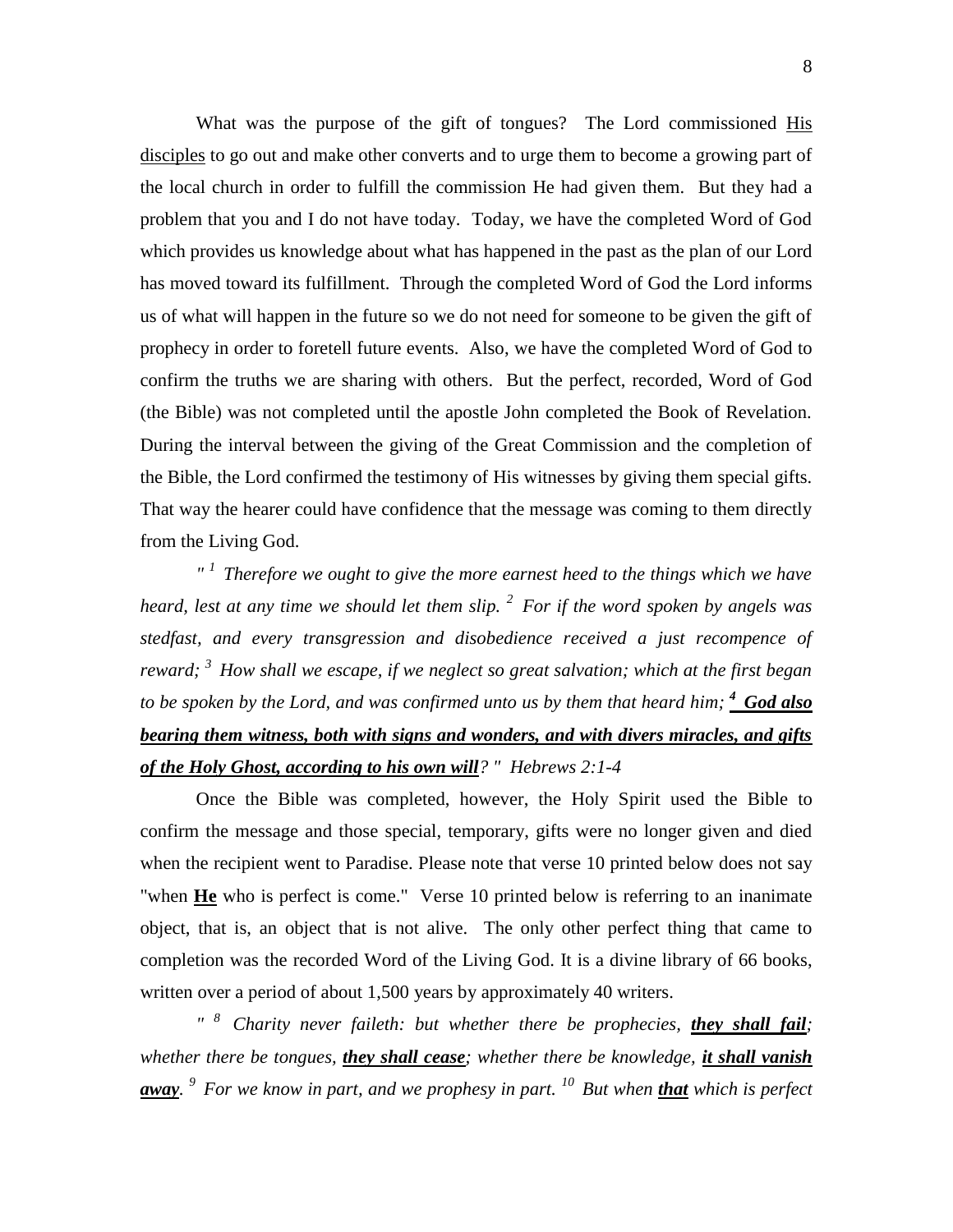*is come, then that which is in part shall be done away. <sup>11</sup>When I was a child, I spake as a child, I understood as a child, I thought as a child: but when I became a man, I put away childish things. <sup>12</sup>For now we see through a glass, darkly; but then face to face: now I know in part; but then shall I know even as also I am known." 1 Corinthians 13:8-12* 

We should not be surprised that the Living God choose to confirm His word by bearing His disciples witness, both with signs and wonders, with divers miracles, and gifts of the Holy Spirit (Hebrews 2:1-4). The Lord did the same for our Master, Jesus Christ. "*<sup>22</sup>Ye men of Israel, hear these words; Jesus of Nazareth, a man approved of God among you by miracles and wonders and signs, which God did by him in the midst of you, as ye yourselves also know: <sup>23</sup>Him, being delivered by the determinate counsel and foreknowledge of God, ye have taken, and by wicked hands have crucified and slain: <sup>24</sup>Whom God hath raised up, having loosed the pains of death: because it was not possible that he should be holden of it." Acts 2:22-24*

# WHAT WAS THE GIFT OF TONGUES THAT THE CHURCH IN JERUSALEM RECEIVED ON THE DAY OF PENTECOST?

According to Acts 2:5-12, these Galileans were given the ability to share the gospel in known languages that were spoken by those who were present in Jerusalem.

*" <sup>5</sup>And there were dwelling at Jerusalem Jews, devout men, out of every nation under heaven. <sup>6</sup>Now when this was noised abroad, the multitude came together, and were confounded, because that every man heard them speak in his own language. <sup>7</sup>And they were all amazed and marvelled, saying one to another, Behold, are not all these which speak Galilaeans? <sup>8</sup>And how hear we every man in our own tongue, wherein we were born? <sup>9</sup>Parthians, and Medes, and Elamites, and the dwellers in Mesopotamia, and in Judaea, and Cappadocia, in Pontus, and Asia, <sup>10</sup>Phrygia, and Pamphylia, in Egypt, and in the parts of Libya about Cyrene, and strangers of Rome, Jews and proselytes, <sup>11</sup>Cretes and Arabians, we do hear them speak in our tongues the wonderful works of God. <sup>12</sup>And they were all amazed, and were in doubt, saying one to another, What meaneth this?" Acts 2:5-12* 

So the ability to share the good news of salvation in the language of the hearer was given to some of the members of the church in Jerusalem as they had need and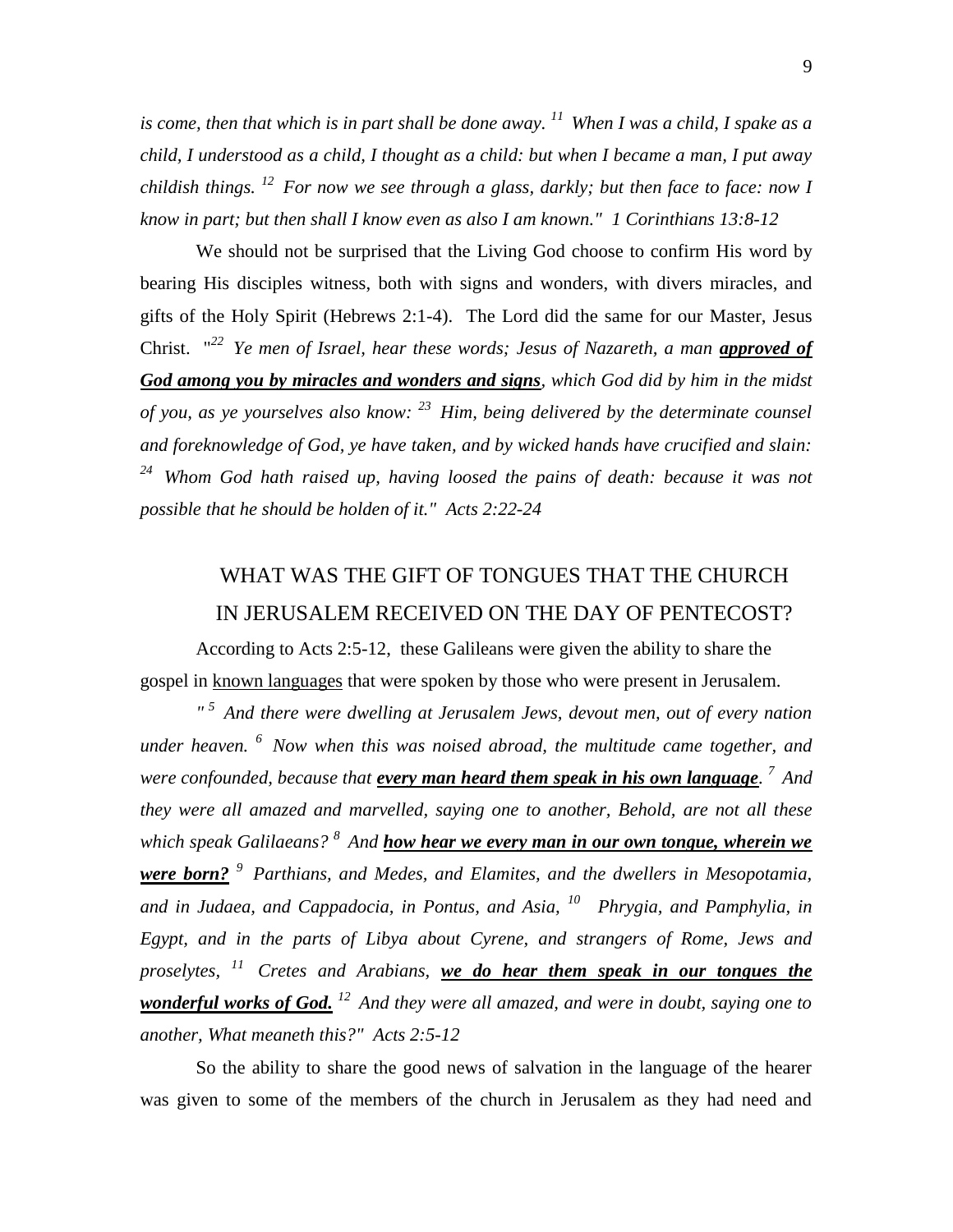continued to be given until the Holy Word of God was completed. According to the apostle Paul, not everyone received the gift of speaking in someone else's native language.

*" <sup>4</sup>Now there are diversities of gifts, but the same Spirit. <sup>5</sup>And there are differences of administrations, but the same Lord. <sup>6</sup>And there are diversities of operations, but it is the same God which worketh all in all. <sup>7</sup>But the manifestation of the Spirit is given to every man to profit withal. <sup>8</sup>For to one is given by the Spirit the word of wisdom; to another the word of knowledge by the same Spirit; <sup>9</sup>To another faith by the same Spirit; to another the gifts of healing by the same Spirit; <sup>10</sup>To another the working of miracles; to another prophecy; to another discerning of spirits; to another divers kinds of tongues; to another the interpretation of tongues: <sup>11</sup>But all these worketh that one and the selfsame Spirit, dividing to every man severally as he will." 1 Corinthians 12:4-11* 

*" <sup>28</sup>And God hath set some in the church, first apostles, secondarily prophets, thirdly teachers, after that miracles, then gifts of healings, helps, governments, diversities of tongues. <sup>29</sup>Are all apostles? are all prophets? are all teachers? are all workers of miracles? <sup>30</sup>Have all the gifts of healing? do all speak with tongues? do all interpret? <sup>31</sup> But covet earnestly the best gifts: and yet shew I unto you a more excellent way." 1 Corinthians 12:28-31* 

The answer to Paul's questions in the scripture printed above is NO. Not all the members of a scriptural church were apostles. Not all the members of a scriptural church were prophets. Not all the members of a scriptural church were teachers. Not all the members of a scriptural church were workers of miracles. Not all the members of a scriptural church had the gifts of healing. Not all the members of a scriptural church received the gift of tongues (the gift of speaking in someone else's native language so that the gospel could be shared). Not all the members of a scriptural church received the gift of interpretation (the gift of interpreting the message the Lord had sent through another member when the other member delivered God's message in a known language no one else in the service understood). Please remember that until the Bible was completed, the members of those early churches were limited in their knowledge of past events and future events. As we shared earlier, we have the completed Word of God which provides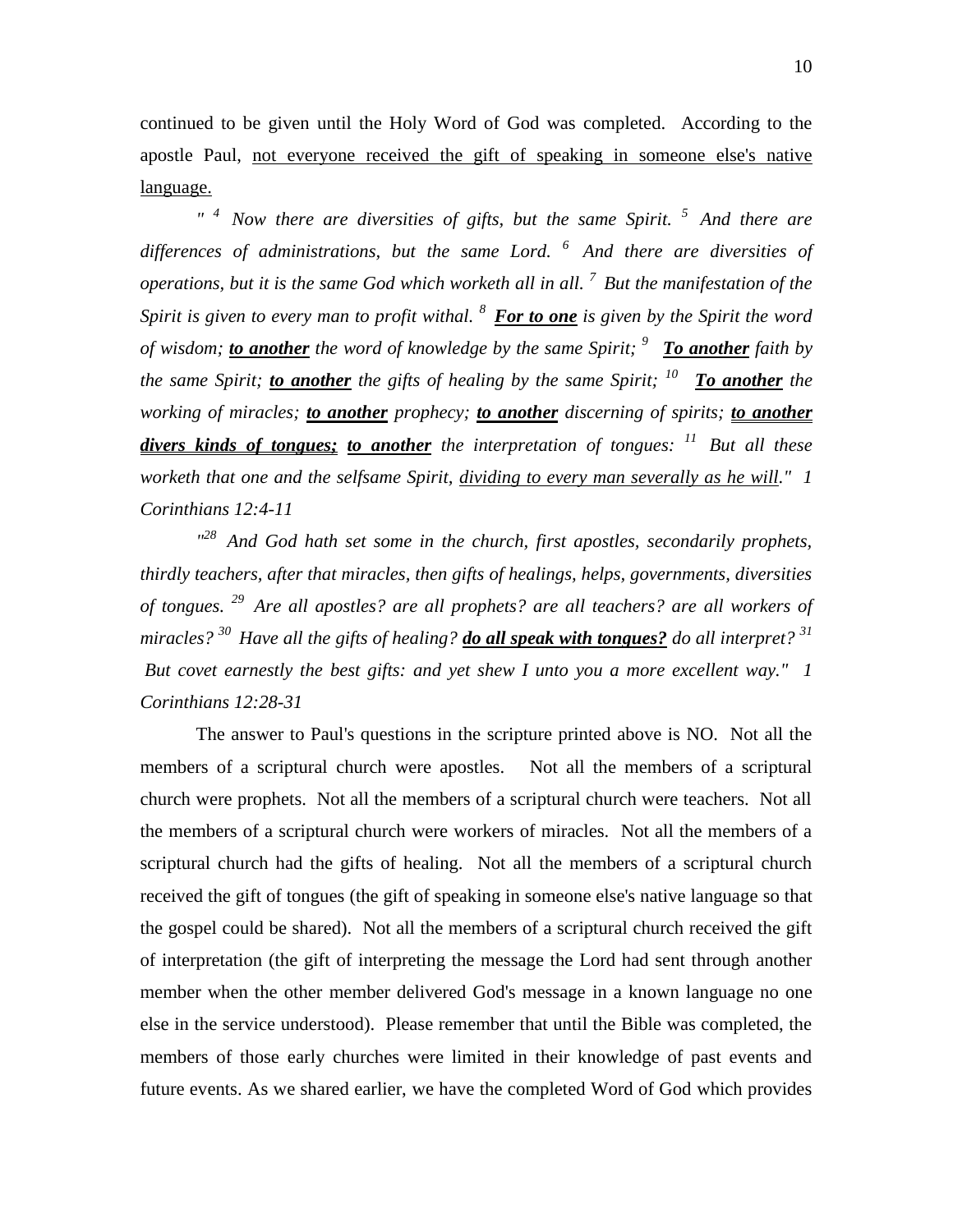us knowledge about what has happened in the past as the plan of our Lord has moved toward its fulfillment. Through the completed Word of God, the Lord informs us of what will happen in the future so we do not need for someone to be given the gift of prophecy in order to foretell future events. Also, we have the completed Word of God to confirm the truths we are sharing with others. But the perfect, recorded Word of God (the Bible) was not completed until the apostle John completed the Book of Revelation. During the interval between the giving of the Great Commission and the completion of the Bible, the Lord confirmed the testimony of the witnesses by giving them special gifts. In addition, sometimes the Lord had a special message that He wanted delivered to someone present in the worship service of one of His local churches. The Lord would sent that message by having one of the members deliver the message in a known language no one else in the service understood except the person to whom the Lord gave the gift of interpretation. That way, the members of that scriptural church could have confidence that the message was coming to them directly from the Living God. However, the person who had been given the message was to remain silent (we find that the Greek word translated silent in 1st Corinthians 14:28 is **σιγάω** which is pronounced in English, "sea-gah-o") if neither he or some other member had been given the gift of interpretation.

*" <sup>26</sup>How is it then, brethren? when ye come together, every one of you hath a psalm, hath a doctrine, hath a tongue, hath a revelation, hath an interpretation. Let all things be done unto edifying. <sup>27</sup>If any man speak in an unknown tongue, let it be by two, or at the most by three, and that by course; and let one interpret. <sup>28</sup>But if there be no interpreter, let him keep silence (***σιγάω,** which is pronounced in English, "sea-gah-o"**)** *in the church; and let him speak to himself, and to God." 1 Corinthians 14:26-28* 

Four verses later (verse 32) we find, *" <sup>34</sup>Let your women keep silence (***σιγάω,** which is pronounced in English "sea-gah-o"**)** *in the churches: for it is not permitted unto them to speak; but they are commanded to be under obedience, as also saith the law."*  The Living God was instructing us about speaking in tongues in the previous verses. He did not suddenly change the subject and begin giving us a command on another subject. What He said was that a woman was not given the gift of tongues. In fact He said that they were forbidden to speak in tongues.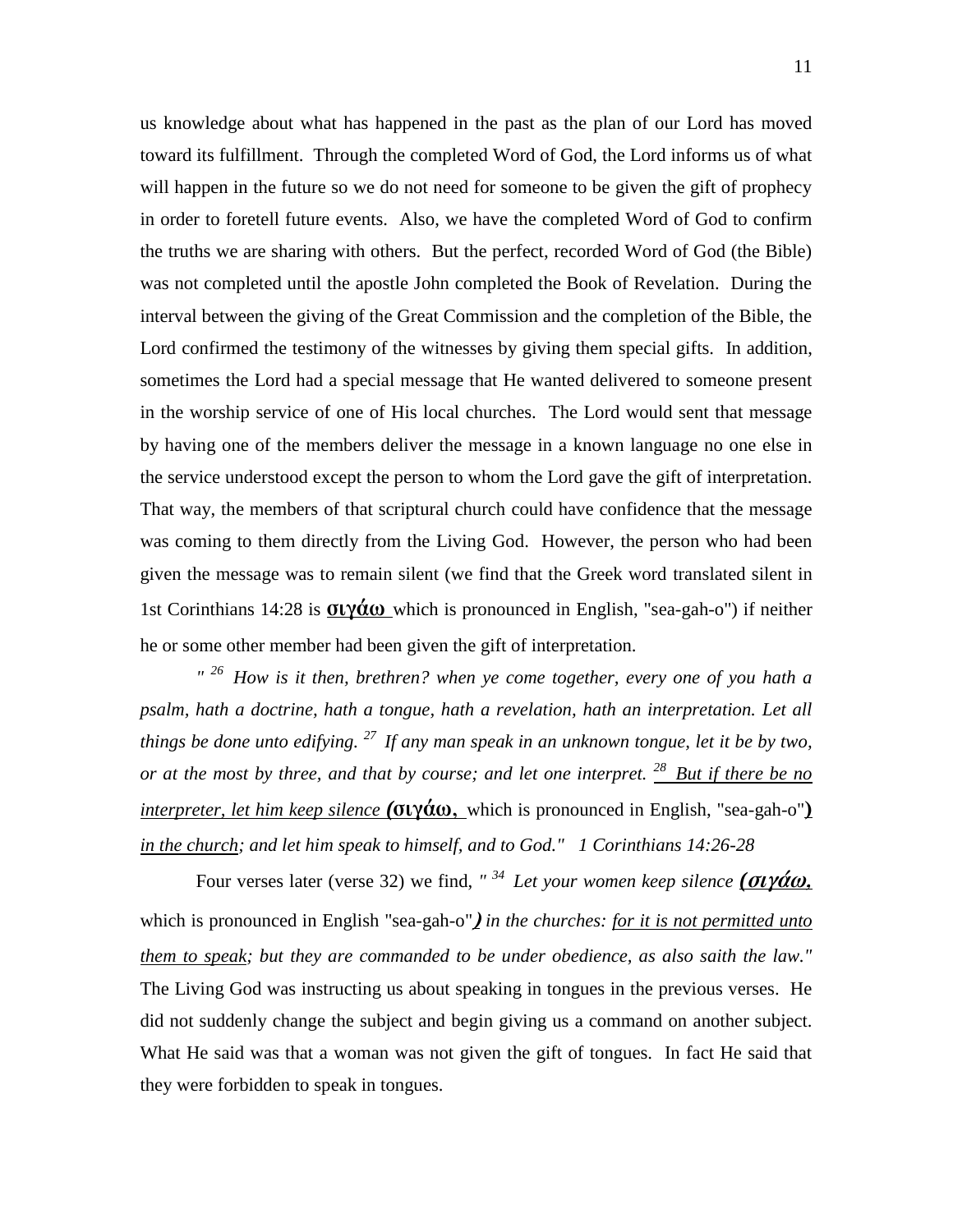At the beginning of this paper we asked the question, " Did the disciples of John the Baptist receive the gift of tongues? No, those saved people who did not leave John the Baptist and become disciples of Jesus Christ were never told to remain in Jerusalem until they were endued with power. Those instructions were only given to the disciples of Jesus Christ (the local church in Jerusalem). On the day of Pentecost, only the disciples of Jesus Christ received the Seven Fold Power of the Holy Spirit in order for them to fulfill the commission they had been given.

In other words, there were other saved people who were alive on this earth on the day of Pentecost who did not receive any of the gifts of the Holy Spirit unless and until they received scriptural baptism and they became members of one of Christ's local churches.

*" <sup>1</sup>And it came to pass, that, while Apollos was at Corinth, Paul having passed through the upper coasts came to Ephesus: and finding certain disciples, <sup>2</sup>He said unto them, Have ye received Holy Spirit Power since ye believed? And they said unto him, We have not so much as heard whether there be any Holy Ghost. <sup>3</sup>And he said unto them, Unto what then were ye baptized? And they said, Unto John's baptism. <sup>4</sup> Then said Paul, John verily baptized with the baptism of repentance, saying unto the people, that they should believe on him which should come after him, that is, on Christ Jesus. <sup>5</sup>When they heard this, they were baptized in the name of the Lord Jesus. <sup>6</sup>And when Paul had laid his hands upon them, the Holy Ghost came on them; and they spake with tongues, and prophesied. <sup>7</sup>And all the men were about twelve." Acts 19:1-7* 

It really does not matter what I think about the subject of tongues. The important question is what does God say about tongues? Do you agree that God's Divine Word, the Bible, teaches the following?

1- Not one of the disciples of John the Baptist received the gift of tongues on the day of Pentecost even though they were saved.

2- The tongues referred to in the Bible was the ability to speak in a known, spoken language.

3- Jesus Christ only instructed His own disciples (the local church in Jerusalem) to tarry in Jerusalem until they were endued with Holy Spirit Power.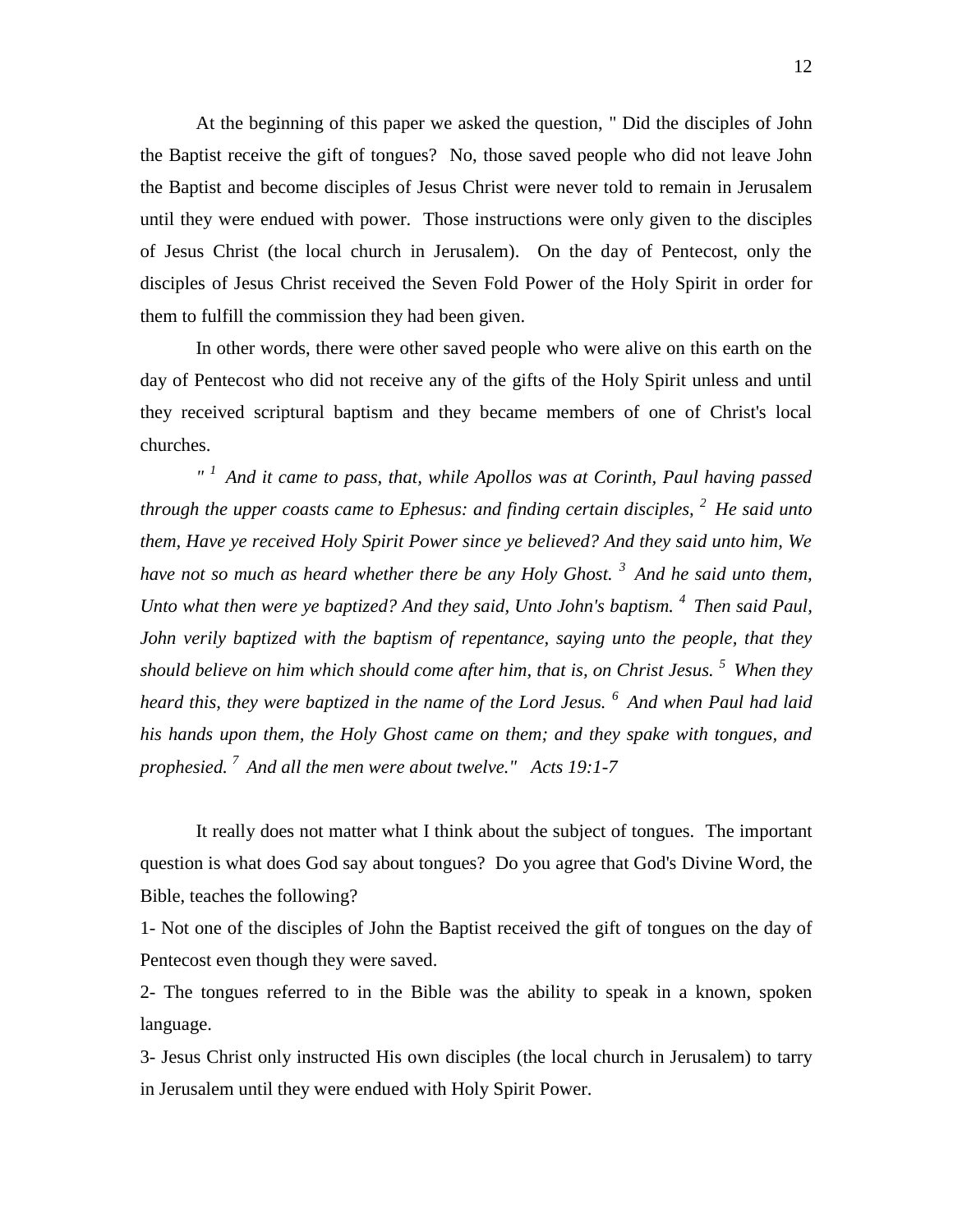4- Only the disciples of Jesus Christ who were in the upper room on the day of Pentecost were endued with Holy Spirit Power, even through those disciples who remained with John the Baptist were just as saved as the disciples of Jesus Christ.

4- There were saved people living on the earth on the day of Pentecost (fifty days after Jesus was crucified on Passover day) who never received the Seven Fold Power of the Holy Spirit nor did they speak in tongues.

5- The only ones who received the gift of tongues on the day of Pentecost were from Galilee.

6- During the interval between the giving of the Great Commission and the completion of the Bible, the Lord confirmed the testimony of His witnesses by giving them special gifts including the ability of some members to speak in the language of the person to whom they were witnessing. That way the hearer could have confidence that the message was coming to them directly from the Living God.

7- The Lord stopped giving some of the members of His local, scriptural churches the ability to speak in the language of the person to whom they were witnessing after the perfect Word of the Living God, the Bible, was completed.

8- Not all the members of a scriptural church were apostles. Not all the members of a scriptural church were prophets. Not all the members of a scriptural church were teachers. Not all the members of a scriptural church were workers of miracles. Not all the members of a scriptural church had the gifts of healing. Not all the members of a scriptural church received the gift of tongues (the gift of speaking in someone else's native language so that the gospel could be shared). Not all the members of a scriptural church received the gift of interpretation.

9- The Lord would sent His message by having one of the members deliver the message in a known language no one else in the service understood except the person to whom the Lord gave the gift of interpretation. That way, the members of that scriptural church could have confidence that the message was coming to them directly from the Living God. However, the person who had been given the message was to remain silent if neither he or some other member had been given the gift of interpretation.

10- The Bible says that a woman was not given the gift of tongues. In fact the Lord said that they were forbidden to speak in tongues.